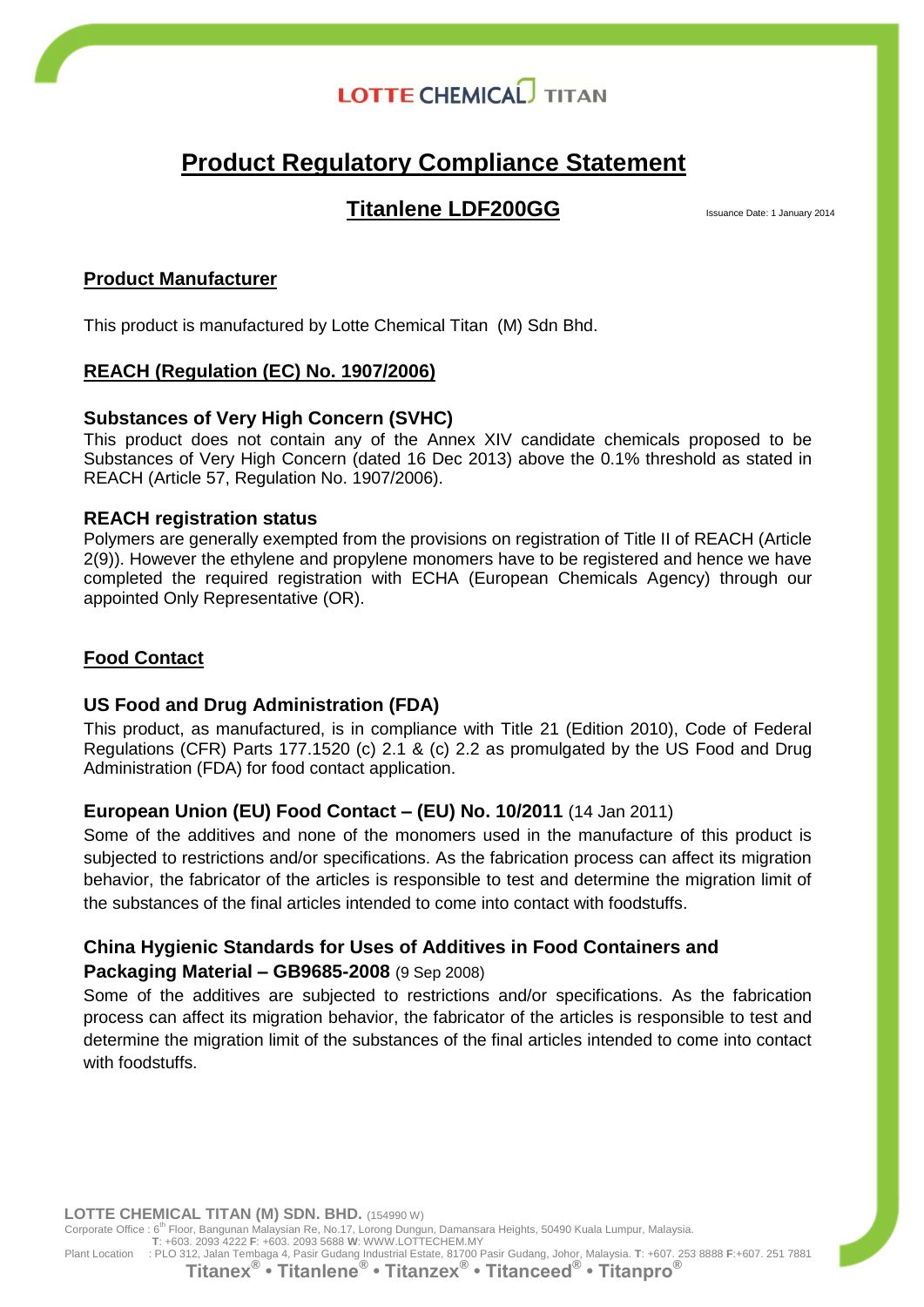### **Restriction of Use of Certain Hazardous Substances in Electrical and Electronic Equipment (RoHS) – EU Directive 2011/65/EC** (8 Jun 2011)

The manufacture of this product does not involve addition of Lead (Pb), Mercury (Hg), Cadmium  $(Cd)$ , Hexavalent chromium  $(Cr<sup>6+</sup>)$ , Polybrominated biphenyls (PBB) and Polybrominated diphenyl ether (PBDE).

### **Regulation (EC) NO.1895/2005**

The manufacture of this product does not involve addition of Bisphenol A, diglycidyl-ether (BADGE), Bisphenol F diglycidyl ether (BFDGE) and Novolac glycidyl ethers (NOGE).

#### **EU Directive 2006/122/EC**

The manufacture of this product does not involve addition of perfluoroctanoic acid (PFOA), perfluoro-alkyl sulphonates (PFAS) and perfluorooctane sulfonate ( PFOS).

#### **Toy Safety - European Standard EN-71:1994**

The manufacture of this product does not involve addition of antimony, arsenic, barium, cadmium, chromium, lead, mercury and selenium.

#### **Coalition of Northeastern Governors (CONEG)**

The manufacture of this product does not involve addition of cadmium, chromium (VI), lead and mercury.

#### **California Proposition 65 (1986)**

The manufacture of this product does not involve addition of any of the substances listed on California's Proposition 65 chemicals listing (20 Dec 2013), at levels which would require a warning under the statute.

#### **Halogenated Flame Retardants**

This product is not intentionally manufactured with halogenated or phosphorous based flame retardants.

## **Ozone Depleting Chemicals (ODCs)**

This product is not intentionally manufactured with Class I and Class II ODCs listed in the US Clean Air Act Amendments of 1990.

## **Animal Derived Material/BSE/TSE**

This product is not intentionally manufactured with animal fats, oils, milk products or other animal- or tallow-derived products.

**LOTTE CHEMICAL TITAN (M) SDN. BHD.** (154990 W)

Corporate Office : 6<sup>th</sup> Floor, Bangunan Malaysian Re, No.17, Lorong Dungun, Damansara Heights, 50490 Kuala Lumpur, Malaysia. **T**: +603. 2093 4222 **F**: +603. 2093 5688 **W**: WWW.LOTTECHEM.MY

Plant Location (PLO 312, Jalan Tembaga 4, Pasir Gudang Industrial Estate, 81700 Pasir Gudang, Johor, Malaysia. T: +607. 253 8888 F:+607. 251 7881<br>**Titanex<sup>®</sup> • Titanlene® • Titanzex® • Titanceed® • Titancego** • Titanceed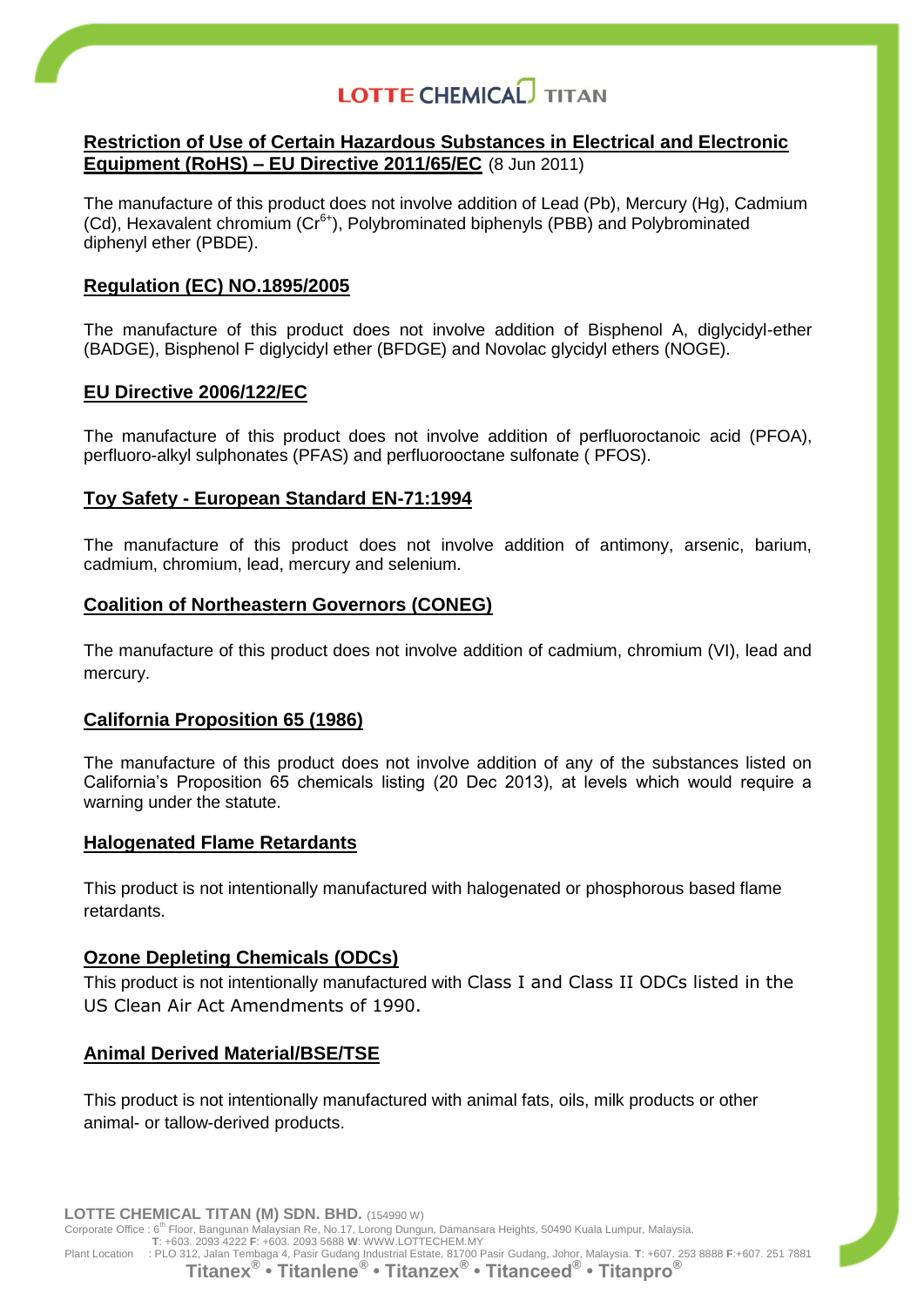## **Food Allergens**

The following list of allergens are not used in the manufacture of this product: Peanuts, peanut oil, any peanut products; tree nuts (almonds, Brazil nuts, chestnuts, filberts, hazelnuts, hickory nuts, macadamia nuts, pecans, pine nuts, pistachios, and walnuts); refined or unrefined oils; Milk (casein) or milk products, dairy products, dairy derivatives, lactose with protein; Eggs or egg products; Soybeans, soy flour, any soy products; Fish (e.g. cod, salmon) or fish products; Shellfish, crustaceans (e.g. shrimp, crabs, lobsters, oysters, clams, scallops, crayfish); Molluscs (e.g. snails, clams, squid, octopi) or mollusc products; Sulfites; food colors; Celery or celery products; wheat (gluten) or wheat products; Seeds (e.g. cotton, poppy, sesame, sunflower, mustard) or seed products; Aspartame; Monosodium glutamate (MSG); Caffeine; Hydrogenated vegetable protein (HVP); Grains (e.g. rye, barley, oats); Lupine or lupine products.

## **Global Chemical Inventory Compliance**

All ingredients of this product are listed in the following chemical inventory lists or exempt:

| Country       | Inventory     | Y/N | Country<br>Inventory |              | Y/N |
|---------------|---------------|-----|----------------------|--------------|-----|
| United        | <b>TSCA</b>   | Yes | Japan                | <b>ENCS</b>  | Yes |
| <b>States</b> |               |     |                      |              |     |
| Euro          | <b>EINECS</b> | Yes | Korea                | <b>KECI</b>  | Yes |
| Canada        | <b>DSL</b>    | Yes | <b>New</b>           | <b>NZIoC</b> | Yes |
|               |               |     | Zealand              |              |     |
| Australia     | <b>AICS</b>   | Yes | Philippines          | <b>PICCS</b> | Yes |
| China         | <b>IECSC</b>  | Yes | Taiwan               | <b>ECS</b>   | Yes |

**LOTTE CHEMICAL TITAN (M) SDN. BHD.** (154990 W)

Corporate Office : 6<sup>th</sup> Floor, Bangunan Malaysian Re, No.17, Lorong Dungun, Damansara Heights, 50490 Kuala Lumpur, Malaysia. **T**: +603. 2093 4222 **F**: +603. 2093 5688 **W**: WWW.LOTTECHEM.MY

Plant Location (PLO 312, Jalan Tembaga 4, Pasir Gudang Industrial Estate, 81700 Pasir Gudang, Johor, Malaysia. T: +607. 253 8888 F:+607. 251 7881<br>**Titanex<sup>®</sup> • Titanlene® • Titanzex® • Titanceed® • Titancego** • Titanceed